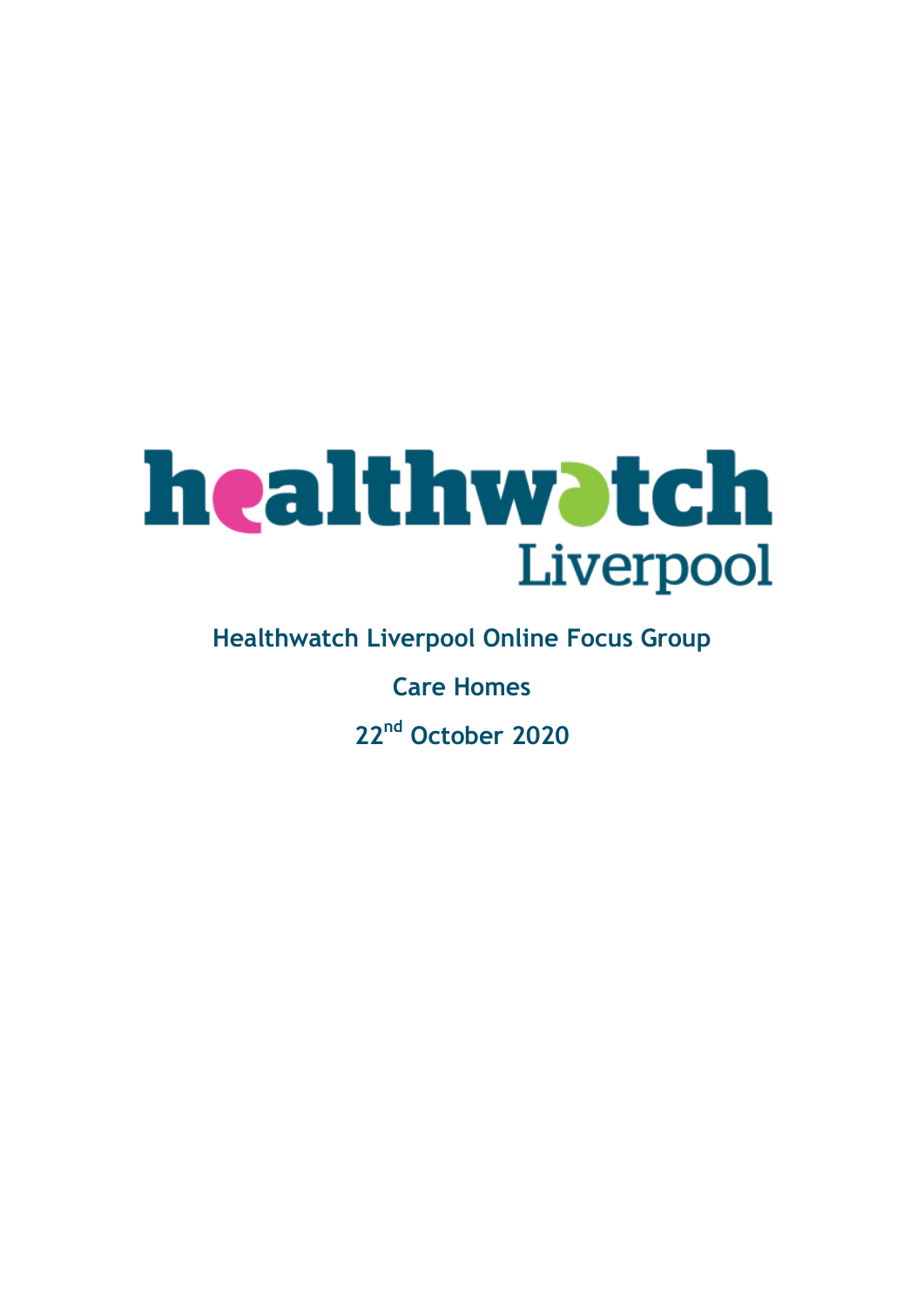# healthwatch Liverpool

#### **Introduction**

On October 22<sup>th</sup> 2020, we ran an online focus group for members of the public on the topic of Care Homes during the pandemic. We wanted to speak to Liverpool residents with loved ones who had been living in a care home during the pandemic. Since April, we have received feedback from members of the public who have been unable to visit or speak to loved ones in care homes, and we wanted to hear from people in more depth about their experiences.

The focus group was attended by 4 members of the public. The focus group took place on Zoom, a video conferencing application. All participants joined the group on a laptop, tablet, smartphone or other device. One member of staff facilitated the discussion, and five Healthwatch Liverpool staff and volunteers took notes of the conversation. These notes were used to produce this report.

Overall, people had a negative experience of care homes during the pandemic. Everyone we spoke to said they had been unable to see or speak to their loved ones as much as they would have liked. While some people were able to attend garden or window visits with loved ones over the summer, different care homes had organised these in different ways, and window or garden visiting arrangements were not always suitable for participants or their loved ones. People raised concerns around the impact on care home residents with dementia, who might find window visits difficult; might not be able to use a telephone or video-calling app to speak to relatives; and might not understand why relatives are no longer visiting them. People also told us it was difficult to get in touch with care home staff and to get clear information about how their loved one was doing. A number of people reported that their loved ones' condition had deteriorated during the pandemic, and told us this had been upsetting for them. Sadly, one participant's relative passed away over the summer.

It is clear, even among the small group of people that we spoke to, that the inability to visit loved ones in care homes had a significant impact on people, as well as on their loved one living in a care home. It is also clear that communication between families of residents and care homes should be improved.

We would like to thank everyone who spoke to us for their time, their openness, and their honesty.

## **Summary of Findings**

We asked people how long their loved one had been living in their care home prior to the pandemic. One person told us their loved one had moved in to the care home less than a year ago; two people told us their loved one had been living in the home for between one and two years; and another person told us their loved one had been living there longer than two years. One person told us they were particularly concerned about their relative, as they felt the home their relative was in was not suitable for their needs.

#### **Communication with loved ones**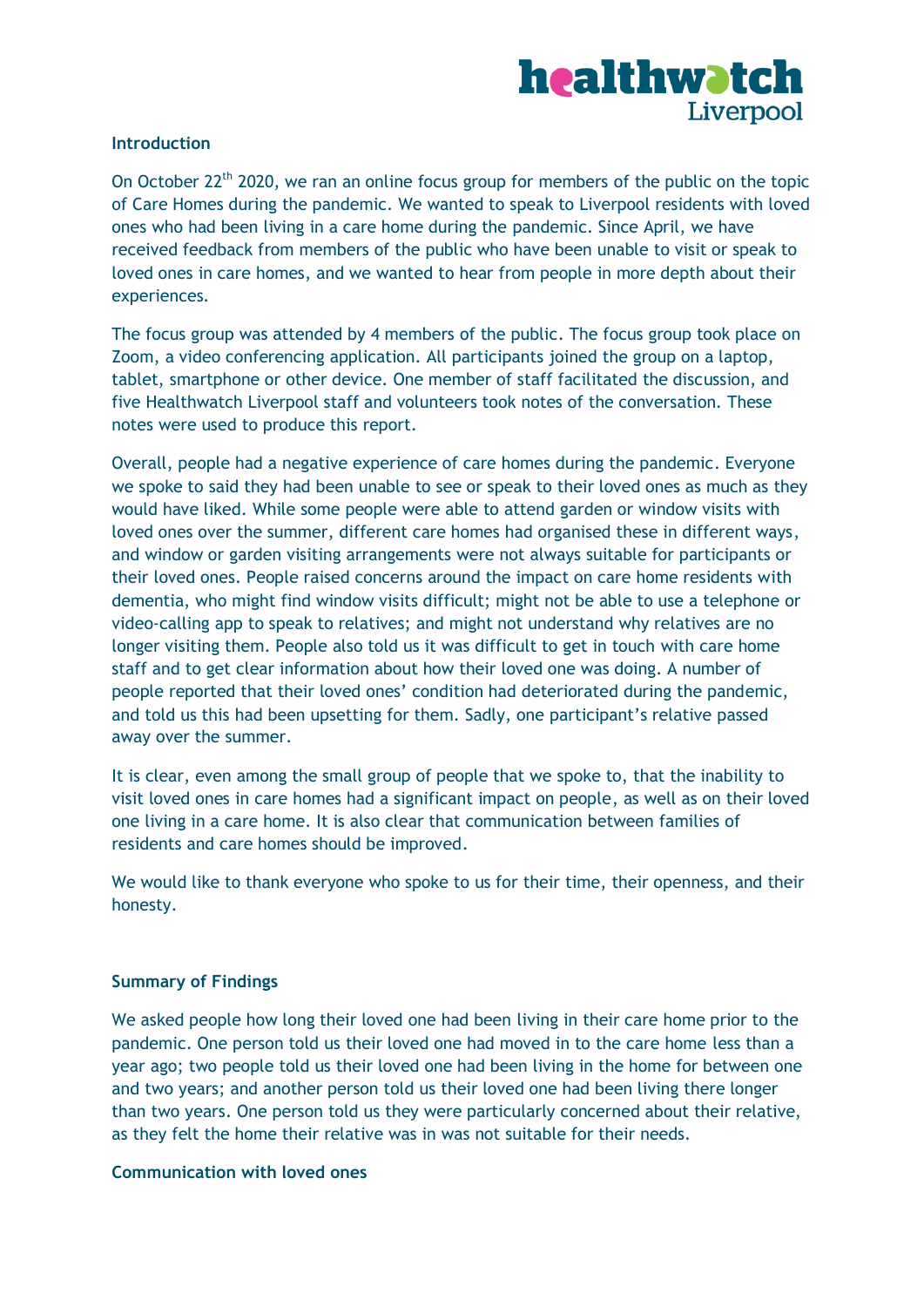

We asked people about their experiences of communicating with their loved one during the pandemic.

People told us their ability to communicate with their loved ones had been very restricted during the pandemic. Everyone we spoke to said that their loved ones' care home had "locked down" and stopped in-person visits from occurring early on in the pandemic. Some people told us they were not directly informed by the care home of this, and learnt this information second-hand.

People told us that alternative measures to in-person visiting were not always sufficient. Some people said their loved ones' care home had tried to arrange phone or video calls with relatives, although not every participant had been offered this. Some participants told us that phone and video calls were difficult because their loved ones' care home did not have good internet connectivity or phone signal. Some people told us that individual members of staff at their loved ones' home had to use their own personal phones for phone and video calls, as the home did not have this equipment available for residents. One person told us they had purchased a mobile phone for their loved one to use, but staff at the home did not have the time to help that person learn how to use the phone. Some people told us that their loved ones' home had set up a Facebook group to keep relatives of residents updated about activities happening within the home. However, participants also told us that updates posted to these groups could be impersonal and that Facebook groups were not always frequently updated.

Some people told us they had been able to do window visits with their loved one, but their experiences of this had not always been positive. One person told us their loved one, who has dementia, was distressed by window visits. As a result, this person made a decision to stop visiting their loved one, as they felt it was causing more harm and upset. Other participants told us the rooms available for window visits were not in convenient locations, saying they had to stand on equipment to see into the window or were only able to stand far away from the window. One participant told us they themselves found window visits difficult, as they were deaf and unable to communicate with their loved one through a window.

Some people told us they had been able to have garden visits with their loved one. Experiences with this were mixed, with different care homes managing garden visits in different ways. Some people told us they had little say in when their visits could occur, whereas others were able to ring up their loved ones' home and book a garden visit at a time that suited them and their loved one. Some people told us that visits were as short as 30 minutes. Others said they had not been aware of restrictions on visiting times.

Everyone we spoke to told us that lack of visits with their loved one had a detrimental impact, both on themselves and on their loved ones. They told us that they felt the health, mental health, and overall wellbeing of their loved ones had deteriorated over the course of the pandemic. People were particularly concerned about loved ones with dementia, who did not understand why visits had suddenly stopped and were no longer able to recognise family members as a result of not seeing them. Participants also told us about the informal care they provided to their relatives during visits prior to the pandemic, and how they worried for their loved ones' wellbeing now they were unable to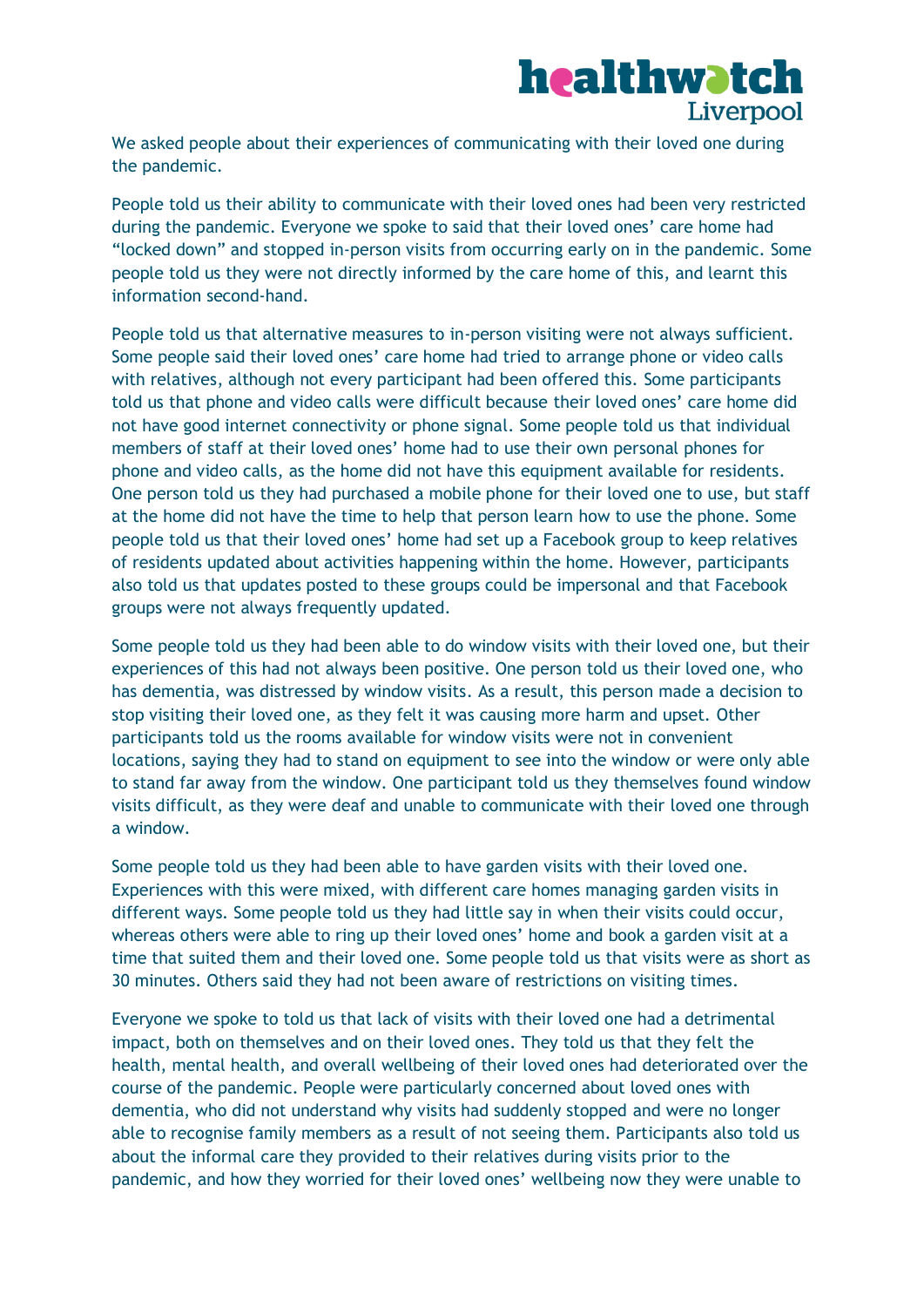

provide this care. Participants told us they felt the care and support they provided for their loved ones was unrecognised and undervalued. They told us they felt that care homes had often acted to protect residents from exposure to COVID-19 at the expense of their mental health and wellbeing.

### **Communication with Care Homes**

We asked participants about their experiences of communicating with the care home their loved ones' lived in, and how well staff kept them informed about how their loved one was doing.

People told us that communication from care homes was generally poor. Most people we spoke to said that they had to phone up their loved one's care home to find out basic information about how their loved one was doing. One person said their loved ones' home sent out a regular COVID-19 newsletter to residents' families, but this only contained updates about numbers of staff and residents who were unwell and no personal updates. One person told us that, even though they were their relative's next of kin, their loved one's care home communicated with different family members and their requests to be updated about their relative's wellbeing and health were ignored.

People had received mixed communication from homes regarding visiting. One person told us they found out second-hand that their loved one's care home was in lockdown, rather than directly from the home itself. Another person told us that their loved one's home had banned all visits, including window visits, after Liverpool went into Tier 3 but said they were not given a good explanation of why. Disparities between how different care homes operated during the pandemic was reported as a cause of confusion by participants.

A number of people told us that they were reluctant to get in touch with their loved one's care home, as they did not want to 'clog up' busy phone lines or distract staff from their work caring for residents. One person told us they did not like to phone their loved ones' care home because they were worried about receiving bad news.

People generally felt that problems with communication went beyond individual staff members in homes, and that poor communication practices had also existed before the pandemic. A number of participants told us how disempowered they felt as carers when their loved ones first moved into a care home, and how their knowledge of their loved one's interests and habits was often sidelined by social workers and staff. Some participants told us they had spoken to a range of agencies, including the CQC, regarding communication and undertaken significant research to understand what their rights and their loved ones' rights were during the pandemic, but still felt sidelined as carers and still struggled to establish regular communication with their loved one and their loved ones' care home. Others spoke about the difficulties they had navigating the care system and understanding who they could raise concerns and issues with, even prior to the pandemic.